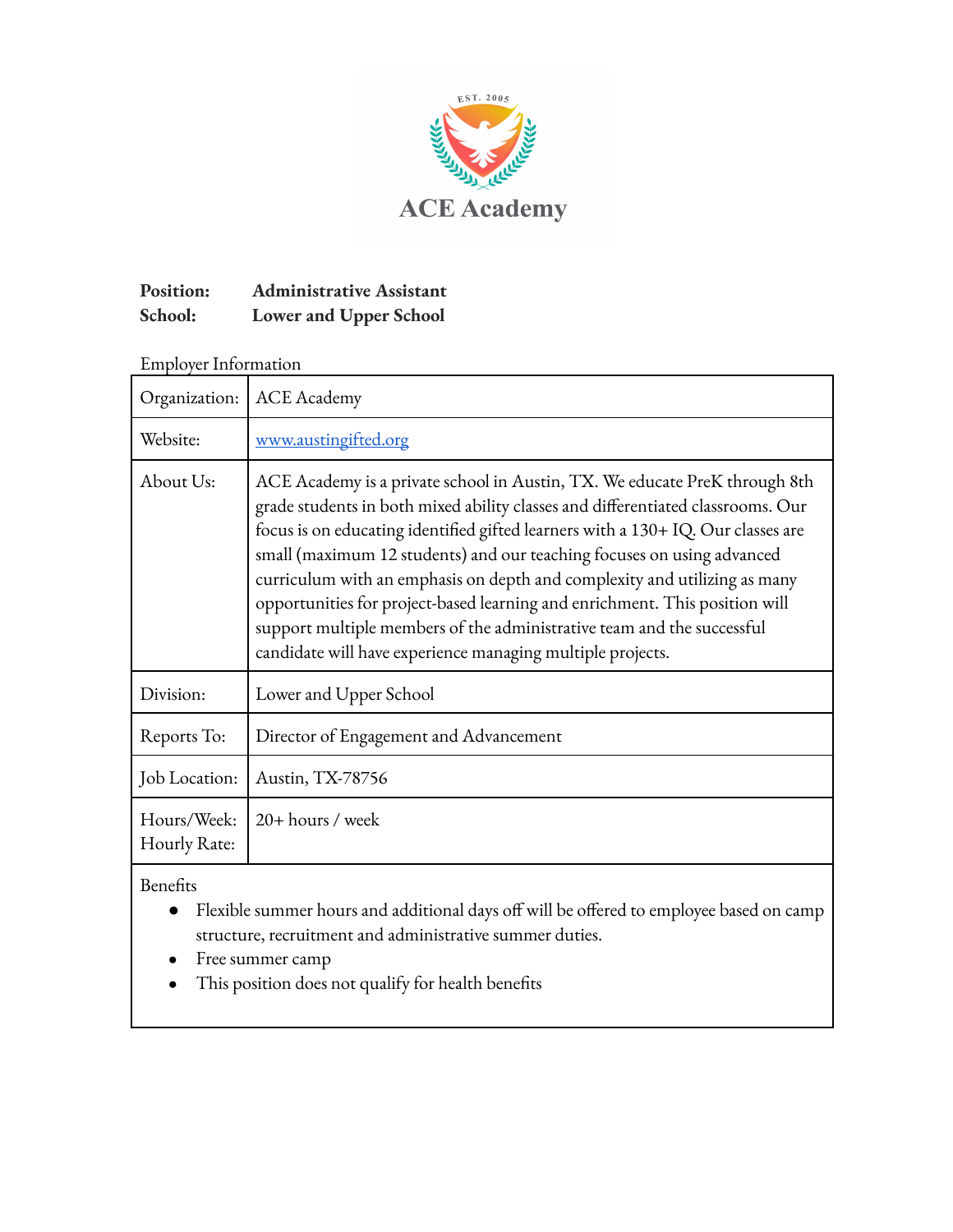### **Responsibilities**

Greet visitors in person, on the phone, and via email with professionalism and warmth. Answer parent and visitor questions competently and/or direct the parent/visitor to the person who may best answer their questions.

Monitor visitor admittance to the campus through the check-in system, issue visitor badges, maintain visitor log. Assist parents in signing-in or signing out their student.

Maintain updated contact information for all students and faculty (emergency contacts, email addresses, etc).

Accurately relay phone messages to the leadership team when appropriate.

Serve as liaison to CBI staff; this includes reserving rooms for ACE events through the CBI facilities contact, communicating important information from CBI to ACE and from ACE to CBI.

Serve as liaison to parents, students, staff.

Coordinate school lunch program with vendors.

Coordinate vision and hearing screening.

Actively supporting other administrative duties in a school environment

#### **Support:**

Summer Wonders Camp Program

Maintain an updated contact list of area gifted and talented coordinators.

Distribute electronically promotional material about the summer camp to gifted coordinators in the area.

Create registration forms through GSuite and share information with the Director of Summer Wonders.

Assist with day to day operations of Summer Wonders.

Clubs & Events

Help with communication with before care, aftercare and after school clubs.

Update Google calendar on website

Treat minor injuries and contact parents if necessary for medical issues.

Assist with academic and community events throughout the year (such as Spirit Week,

Valograms, and Grandparents' Day).

# **Gifted and Talented Requirements**

An understanding of how giftedness manifests in children when student behavioral issues are sent to the office. Familiarity and competence with strategies and interventions used to work with 2e students.

# **Other Duties and Responsibilities**

Take on various duties as needed

# **Preferred skills, but not required**

MAC and PC proficient Google Suites proficient Experience working with children